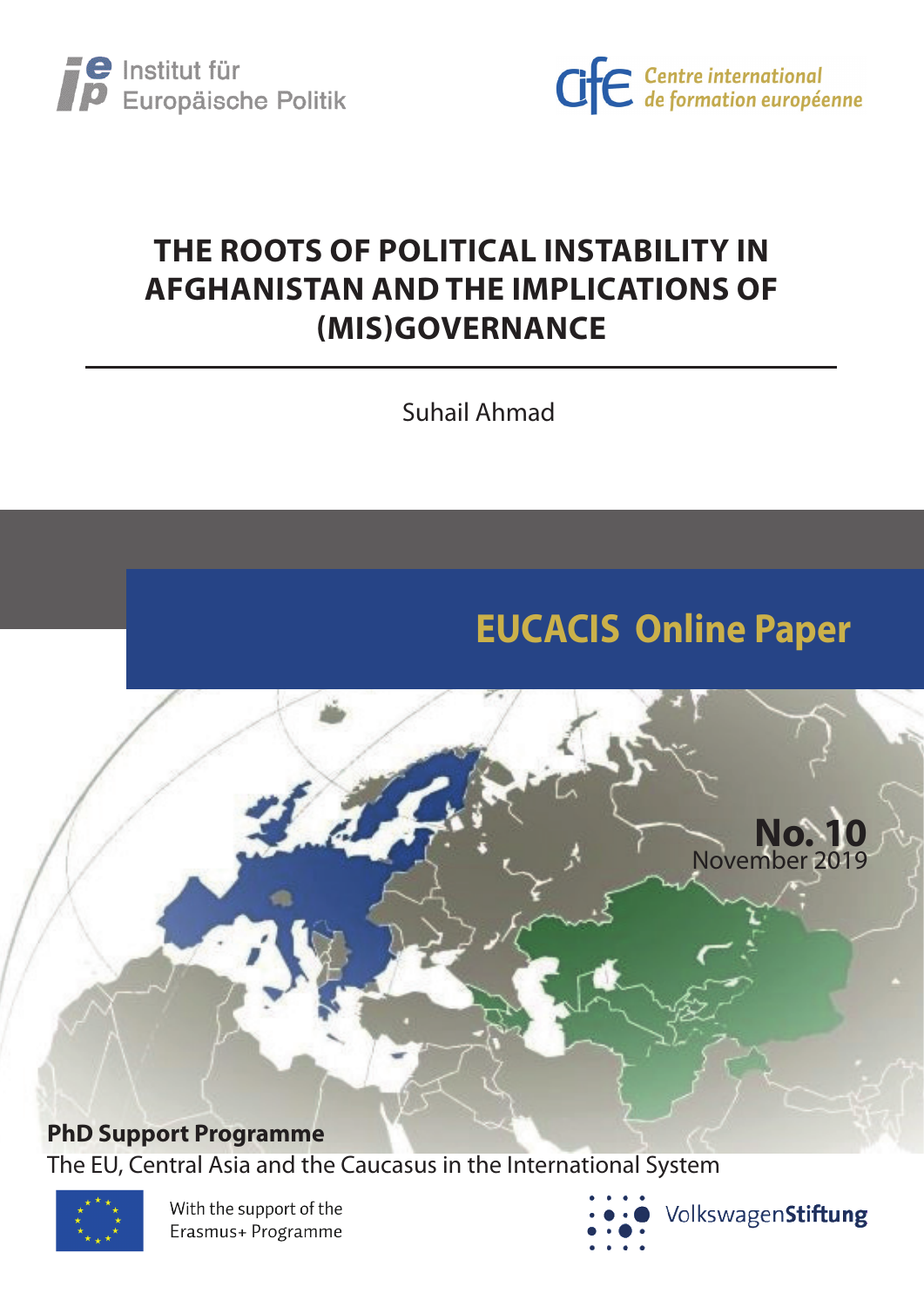#### **About EUCACIS**

**"The EU, Central Asia and the Caucasus in the International System" (EUCACIS)** is a PhD Support Programme for Postgraduates and Doctoral Researchers in Central Asia and the Southern Caucasus, organized by the Institut für Europäische Politik (IEP) and the Centre international de formation européenne (CIFE). Funded by the Volkswagen Foundation and the programme Erasmus+, it offers scholarships for three years to excellent postgraduates who are working on a doctoral thesis in political science, contemporary history or economics on a topic related to its thematic focus at a university or academy of sciences in the Southern Caucasus or Central Asia (including Afghanistan, the Kashmir region in India and the autonomous region Xinjiang in China).



It is the objective of the EUCACIS programme to provide

intensive PhD research training for its participants to bring them closer to international standards, to support them until they submit their doctoral theses, and to help them establish their own networks with other young researchers in the target regions and in Europe. This will be achieved through four international conferences, four PhD schools, two research training stays and continuous online coaching.

#### **About IEP**

Since 1959, the Institut für Europäische Politik (IEP) has been active in the field of European integration as a non-profit organisation. It is one of Germany's leading research institutes on foreign and European policy. IEP works at the interface of academia, politics, administration, and civic education. In doing so, IEP's task include scientific analyses of problems surrounding European politics and integration. **www.iep-berlin.de**

#### **About CIFE**

The Centre international de formation européenne (CIFE) is a private institution of higher education and research, founded in 1954 with its head office in Nice and branch offices in Berlin, Brussels and Istanbul. It receives special funding in the framework of the Jean Monnet Programme of the European Union. Students from all continents enroll in its programmes and work as senior officials, consultants and academic experts after graduation. **www.cife.eu**

#### **About the Series**

EUCACIS Online Paper comprise research and policy papers on topics related to the thematic focus of the programme, written by fellows of the EUCACIS PhD Support Programme and members of the wider EUCACIS network. It aims at making the debates within the network, notably during the EUCACIS conferences and PhD schools, accessible to a wider public. The papers are available on the programme website: **www.eucacis.eu**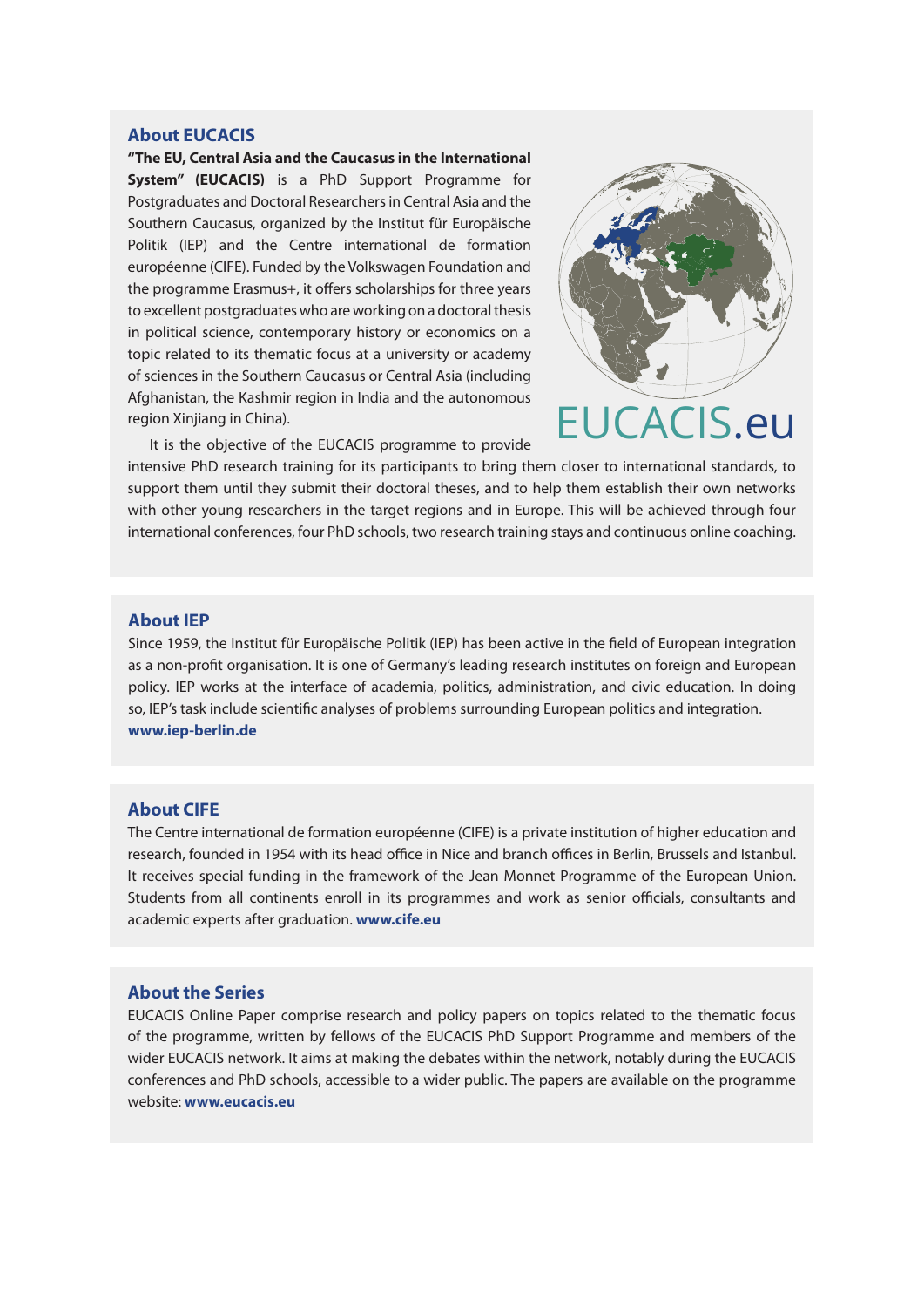# **About the Author**

**Dr Suhail Ahmad** conducted his PhD research "Internal Dynamics of Afghan Conflict: Evaluating Governance" at the department of Political Science, University of Kashmir. He holds a master's degree in International Peace and Conflict Studies from the Islamic University of Science and Technology, Kashmir. He also successfully completed a second master's programme called "European Union and Central Asia in International System"(EUCAIS), which is jointly organized by CIFE and IEP, Germany.

Suhail is a member of Emerald Literati Network, a UK based network of authors, editors, and researchers. Between 2012 and 2015 he participated as a junior research fellow in the project called "Exploring Patterns of Regional and Interregional Cooperation: Central Asia, its Neighboring Countries, and Europe", which was jointly organized by three eminent research institutes: University of Giessen, University of Bielefeld, and University of Dortmund. Suhail is also a member of "Anonymous Kashmir", an apolitical organization with a focus on sociocultural dynamism in Kashmir.

| <b>Editorial team</b>        |                                                                                                                 |
|------------------------------|-----------------------------------------------------------------------------------------------------------------|
| <b>Publishers:</b>           | Prof. Dr Mathias Jopp, Head of International Programmes, IEP<br>PD Dr Matthias Waechter, Director General, CIFE |
| <b>Editors:</b>              | Dr Susann Heinecke, Programme Manager EUCACIS, CIFE<br>Laila Allemand, Programme Manager EUCACIS, IEP           |
| Layout:                      | Sophia Klumpp, IEP<br>Fabian Weber, IEP                                                                         |
| <b>Place of publication:</b> | <b>Berlin</b>                                                                                                   |
| <b>ISSN:</b>                 | 2627-7204                                                                                                       |
| Internet:                    | www.eucacis.eu                                                                                                  |
| <b>Email:</b>                | info@eucacis.eu                                                                                                 |
|                              |                                                                                                                 |
| Hashtag:                     | #EUCACIS                                                                                                        |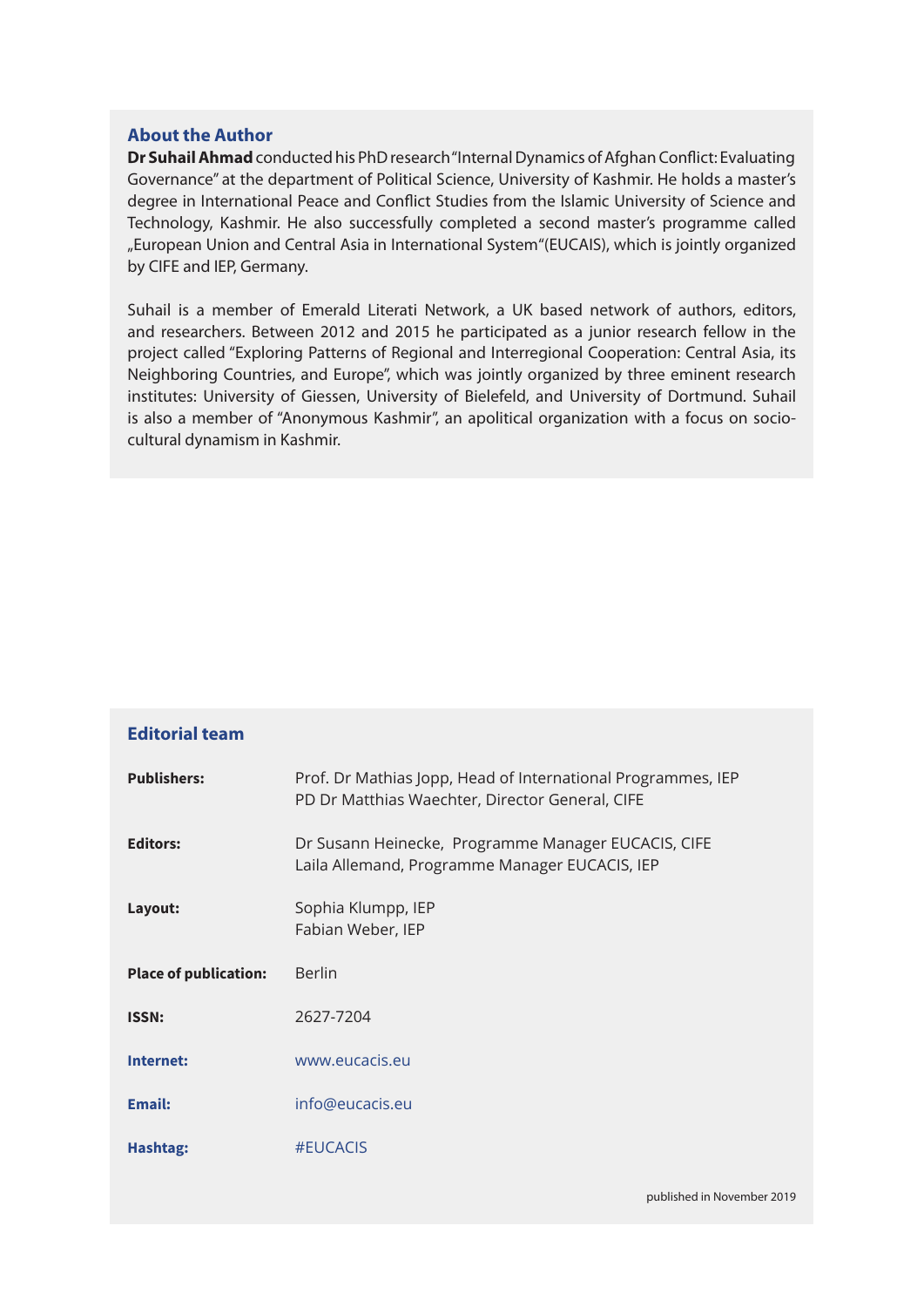#### **Introduction**

In the recent history of Afghanistan, two major phases of governance can be distinguished: the mainstream governance in the elected domain and the non-mainstream governance by the Taliban. Both modalities of governance have emanated as a means of crisis intervention, following a time of political instability and institutional inefficiency in the late twentieth century and the early twentyfirst century. The roots of political instability are grounded in a mosaic of internal factors, which date back to Afghanistan's early history and have time and again been exploited by both, outside and inside actors, for their respective interests. The present state of political and institutional affairs in Afghanistan is thus the concomitant outcome of those historical continuations, however, with certain transfigurations and power-centric inversions. The following analysis looks at both forms of governance in terms of their contribution to the current and continued misgovernance of the country.

# **Means of analysis**

The concept of 'mis-governance' used here is based on the Worldwide Governance Indicators (WGI)1 developed by Daniel Kaufmann and Aart Kraay, which measures 'good' governance using the following factors: "voice and accountability<sup>2</sup>, absence of violence, government effectiveness, regulatory quality, rule of law, control of corruption". A state can be considered as a model of 'good governance' once it embodies the aforementioned traits, otherwise it is what Kaufmann calls as a 'misgoverned' or 'failing' state.

Additionally, the non-mainstream mode of governance corresponding to the Taliban will be analysed in terms of their compliance to the principles of Islamic governance (Khilafat), as defined by four of the most influential postmodernist Islamic thinkers; juxtaposing the Taliban's implementation of Islam with these principles.

Central to the analysis of Afghanistan's elected domain of representation or mainstream governance is the Bonn Agreement<sup>3</sup> passed on 5 December 2001, which was the primary instrument and foundation for the political and institutional restructuring of Afghanistan after the Taliban rule, as envisioned by the intervening powers. It is argued that while this foreign intervention has contributed significantly to the establishment of electoral and democratic facilities during the post-war reconstruction period, it also came at the price of, advertently or inadvertently, drawing various fault-lines across different operational domains of the country. Hence, the effects of these developmental measures are also critically examined in the light of the serious social, economic and political disorder that the country continues to suffer from till today.

# **Early Afghan history**

Afghanistan has had a peculiar history. It has more often seen dents and disturbances than peace, progress and development. First and foremost, the country has been attacked and invaded on countless occasions by foreign forces, primarily due to its strategically important geographic position. During its ancient and postclassical history, it has been part of the most important trade routes and transits, most notably the famous Silk Route and for a long period of time, the country was under foreign rule of the Greeks, Bactrians, Turks, Persians, Kushanas, Mongols, Chinese, and Khwarzmis, to name a few. The dilute retention of peoples from different civilizations and nationalities is one of the main reasons why Afghanistan has presently such a diverse ethnic and heterogeneous make-up.

<sup>1</sup> "Worldwide Governance Indicators", Worldbank, accessed 21 October, 2019, https://info.worldbank.org/governance/ wgi/#home.

<sup>2 &</sup>quot;Voice and accountability captures perceptions of the extent to which a country's citizens are able to participate in selecting their government, as well as freedom of expression, freedom of association, and a free media.", Worldbank, accessed 21 October, 2019 https://info.worldbank.org/ governance/wgi/pdf/va.pdf.

<sup>3</sup> The Bonn agreement is officially called the "Agreement on Provisional Arrangements in Afghanistan Pending the Re-Establishment of Permanent Government Institutions", International Committee of the Red Cross (ICRC) accessed 21 October, 2019, https://ihl-databases.icrc.org/ihl-nat/a24d1cf3 344e99934125673e00508142/4ef7a08878a00fe5c1257114003 2e471/\$FILE/BONN%20AGREEMENT.pdf.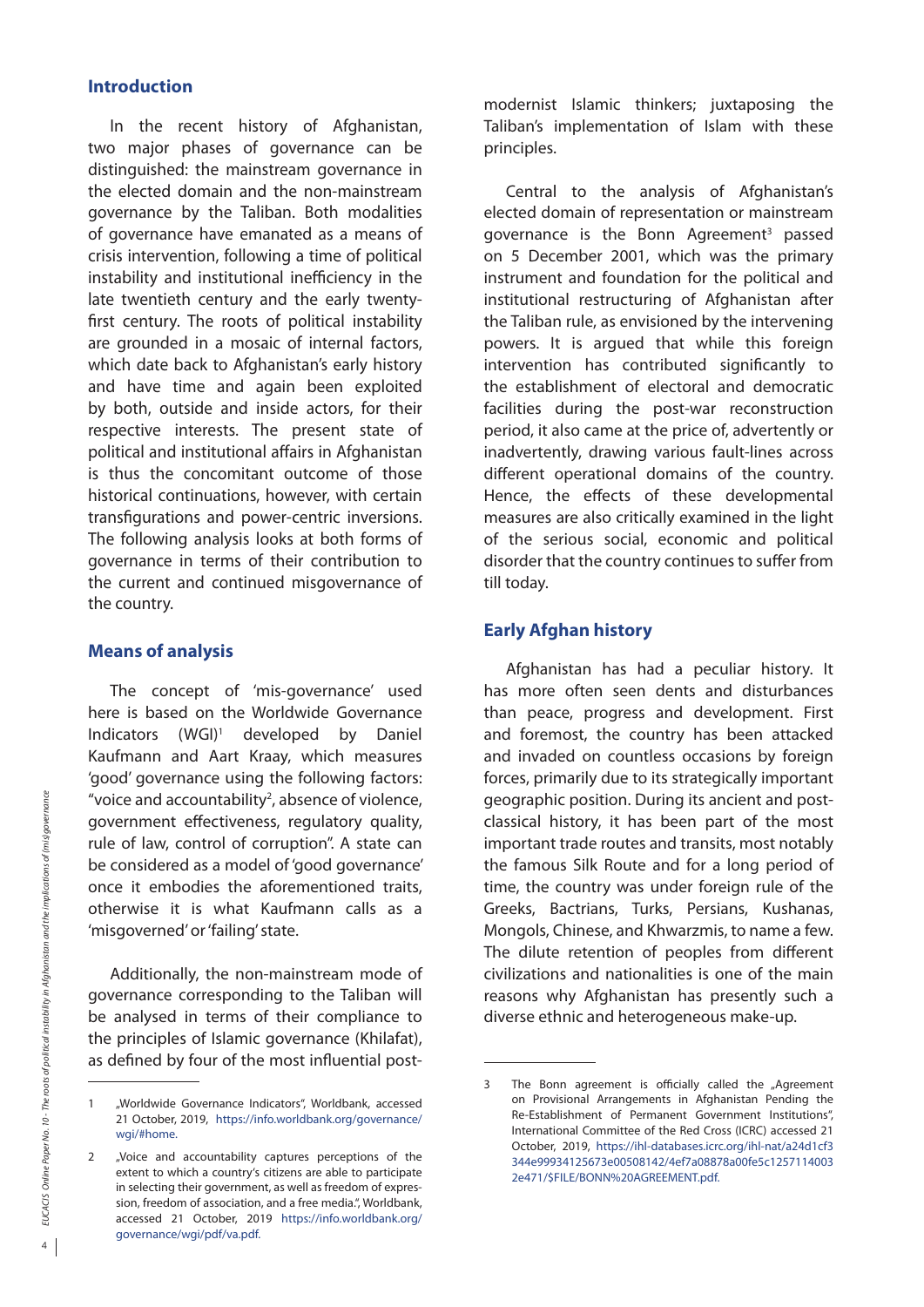However, instead of cultivating 'unity in diversity', the country has seen a history of ethnic polarization and contestation that has also kept it volatile and prone to outside invasions. At the same time, indigenous Afghans have proven to be very resilient to any foreign hegemonic rule. Whenever the collective national identity of Afghanistan was challenged or under threat from a foreign force, the diverse and otherwise polarized ethnic groups of the country have always united in order to resist the invasion at all costs. Hence, nationalism is one of the major factors uniting the different peoples of the country. But as soon as the foreign invaders are driven out, ethnic tensions tend to again destabilize the country, weakening a greater nationalistic sentiment and instead strengthening the subnationalistic domain.

Throughout their history, Afghan people have always placed a lot of importance on preserving their ethnic, tribal, religious and cultural identities<sup>4</sup>. Yet, the Islamisation of Afghanistan was not a development that occurred from within the country, but was a spill-over from the neighbouring Sassanid Empire, and was initially met with a lot of resistance by the Afghans. Despite this, Islam eventually became a unifying factor in a country divided by ideologies and ethnicities.

# **Taliban emergence and its mode of government from 1996-2001**

The emergence of the Taliban was a response to the long series of unprecedented disorder in Afghanistan. The Taliban's emergence came at a time when all other initiatives, both indigenous and foreign, failed to stabilize the country. Neither the Islamabad Declaration, nor the Nangarhar Peace Committee, nor the measures from the UN and the Organization of Islamic Countries (OIC) could ensure peace and stability in Afghanistan. It was at that point in time that Taliban founder Mullah Umar rose to fill the gap.  $5$ 

The Taliban assumed power and shaped the government after having fought against the Soviet occupation in the country and in the sequential Afghan Civil War, in which various Afghan factions fought for power as well as ethno-ideological and sectarian domination. The Civil War exposed the country to chaos, violence and destruction. In the end, the Taliban emerged as the dominant force, having used coercive and persuasive measures. Under Mullah Umar they set up a theocratic Islamic state for five years (1996-2001). During their reign, the Taliban adopted and implemented different measures, which evoked both appreciation and criticism amongst several scholars and Islamic thinkers, such as banning girls from receiving school education.

When the Taliban resumed power soon after the Civil War, they did not want to take risks regarding women's safety and chastity, which are central aspects of the 'orthodox' Islamic society, which they wanted to set up in Afghanistan. The ban came at a time when women had become quite unsafe and the tribal factions sexually molested the women and girls of the rival tribe for amusement, retaliation, and most strategically to "send a message". Thus, the Taliban's ban on women's education was arguably a temporary and conditional one until the country was stable again<sup>6</sup>. A second reason for this measure was their concern of the potential spreading of Western thought and culture, from which they wanted to keep Afghan women away. Their education was supposed to follow the ethical-moral code contained in the educational content of the Islamic traditional institutions, the Maktabs and Madrassas.

The Taliban's ban on girl's school education, their modes of punishment, and their call of Jih'ad, rendered them infamous in the academic and political spheres. The demolition of Bamiyan Buddhist statues was criticized by a majority of the Islamic scholars, branding the act as "un-Islamic". Traditionally, Islam in

<sup>4</sup> Neamotullah Nojumi, "Historical Background," The Rise of the Taliban in Afghanistan: Mass mobilization, civil war, and the future of the region, Basingstoke: Palgrave, 2009, pp.2-3.

<sup>5</sup> Kamal Matinuddin, "Background,"in The Taliban phenomenon: Afghanistan 1994-1997: with an afterword covering major events since 1997, Karachi: Oxford University Press,1999, p.8.

<sup>6</sup> Nancy Hatch Dupree, "Afghan Women under the Taliban," in Afghanistan and the Taliban: The rebirth of fundamentalism? ed. William Maley, New Delhi: Penguin Books, 2001, p.146.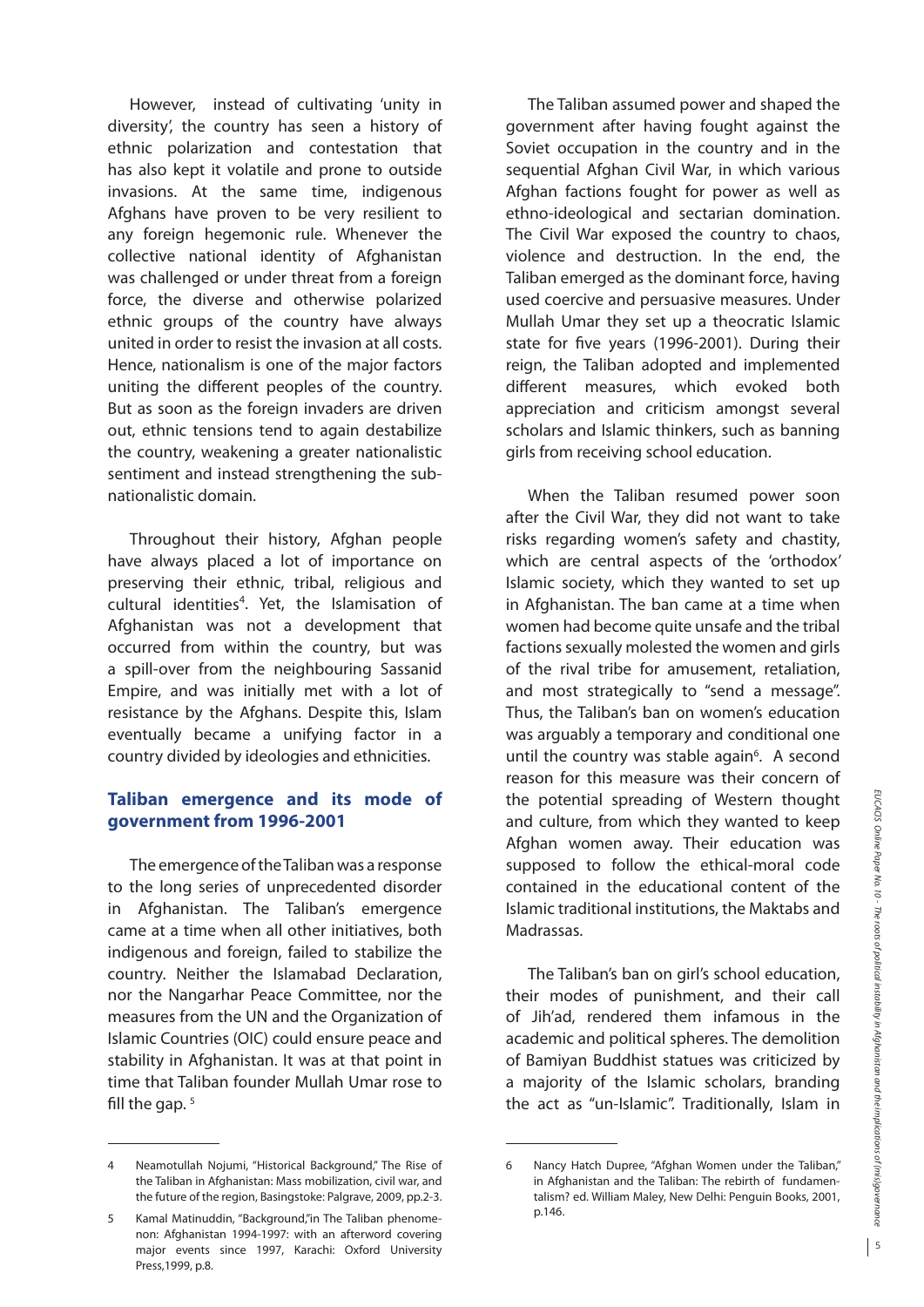Afghanistan has been very tolerant towards other Muslim sects, other religions and modern life-styles. Muslim ideals entail religious tolerance, respect and recognition of the religious faiths and institutions of others and, unlike the Taliban, Afghan Mullahs were never known to force Islam onto people and until recently sectarianism was not a political issue.

One of the biggest points of critique is the Taliban's non-recognition of the relevance of democracy in their mode of governance. For example, Maududi<sup>7</sup> greatly emphasizes the importance of the concept of "theodemocracy" in establishing an Islamic system. According to Ghamidi<sup>8</sup>, the Taliban did not seek the collective consultation or nazm-e-Ijtimayi when announcing Jih'ad against the US and its allies. No doubt the Taliban did have an established Shura or Council of Elders; however the decision was made only by very few people. According to Ghamidi, taking such a huge step without collective consultation contradicted the principles of hikmah and Muntaq (wisdom and rationale), especially since it would affect millions of Afghan people who had already seen a lot of devastation and pillage.

Over-reliance on practices like absolute religious transcendentalism – a psychological state where the subjects abandon the worldly affairs and seek only the hereafter – as a means to motivate and perform acts like suicide bombing or using the idea of the 72 hoors as a temptation to motivate such acts, has also been criticized by Abdullah Yusuf Ali. According to Ali<sup>9</sup>, Islam relies on maintaining a balance between the worldly affairs and the belief in the hereafter, as expressed in the Trinitarian concept of Tawassum, Tafakkur and Tadabbur. For example, Tawassum is "the ability to understand the signs of nature. That is, to observe the phenomena of the

universe in order to draw lessons from them and receive spiritual nourishment from the physical events".10 From an ontological perspective, Islam endorses the philosophical discernment of existentialism and its promulgation of Free Will. It therefore transcends the limitations laid down by the philosophy of essentialism followed by the Taliban.

Additionally, the pre-conditions for waging Jih'ad were not met by the Taliban. As Ghamidi<sup>11</sup> points out, Jih'ad-e-Fisabeelilah is the sole prerogative of a prophet only and with the demise of Prophet Muhammad (pbuh), who is remembered as the last prophet, the concept of such Jih'ad is obsolete and stays null and void. Israr Ahmad<sup>12</sup>, otherwise a staunch Taliban supporter, calls their efforts of establishing a Khilafat by using the Islamic code of punishment, "un-Islamic" and devoid of philosophical as well as pragmatic concerns. Instead, the Taliban's mode of operation was coercive, dictatorial and resorted to extreme punishment.

Most importantly, Jih'ad-e-Akbar (Jih'ad with the nafs or self) is the prime concern of every Muslim. Once a Muslim frees his own self from all evils, only then is the person justified to wage Jih'ad-e-Asghar (Jih'ad against oppression and injustice). However, Muslims resorting to any form of Jih'ad directly wage Jih'ad-e-Asghar with no or very little cognizance of Jih'ad-e-Akbar, therefore lacking its spiritual foundation.

However, it can be argued that the Taliban's call of Jih'ad was within the Islamic format, since Islam permits use of force in defence. They employed it as an effective mechanism to fight the English, Soviets and the US forces from time to time. It was, therefore, a special strategic religious tool for uniting the multi-ethnic and multi-tribal Afghan society against the invaders.

<sup>7</sup> Abu al-A'la al-Mawdudi, "Political Theory of Islam," in Islam: Its Meaning and Message, ed. Khurshid Ahmad, London: Islamic Council of Europe, 1976, pp. 159–161.

<sup>8</sup> "Islam, Jihad and Taliban: Saleem Saifi and Javed Ahmed Ghamidi", You Tube Video, 00:35:57, 13 Feb, 2017. https:// www.youtube.com/watch?v=Xt3Y0LysrrQ, accessed, 4 March, 2018.

<sup>9</sup> Abdullah Yusuf Ali, "Introduction", in The Quran, Noida, India: Goodword Books, 2016, p.xi.

<sup>10</sup> "Tawassum, Tafakkur and Tadabbur in Islam," CPS International: Centre for Peace and Spirituality, accessed, 11 September, 2018, http://www.cpsglobal.org/content/tawassum-tafakkurand-tadabbur-islam.

<sup>11 &</sup>quot;Islam, Jihad and Taliban: Saleem Saifi and Javed Ahmed Ghamidi", You Tube Video, 00:35:57, 13 Feb, 2017, accessed, 4 March, 2018, https://www.youtube.com/watch?v=Xt3Y0LysrrQ.

<sup>12 &</sup>quot;Dr. Javid Iqbal and Taliban- Dr. Israr Ahmad", You Tube video, 00:05:52, 28 Dec, 2009, accessed, 2 September, 2018, https:// www.youtube.com/watch?v=NdFBpF6LzfU.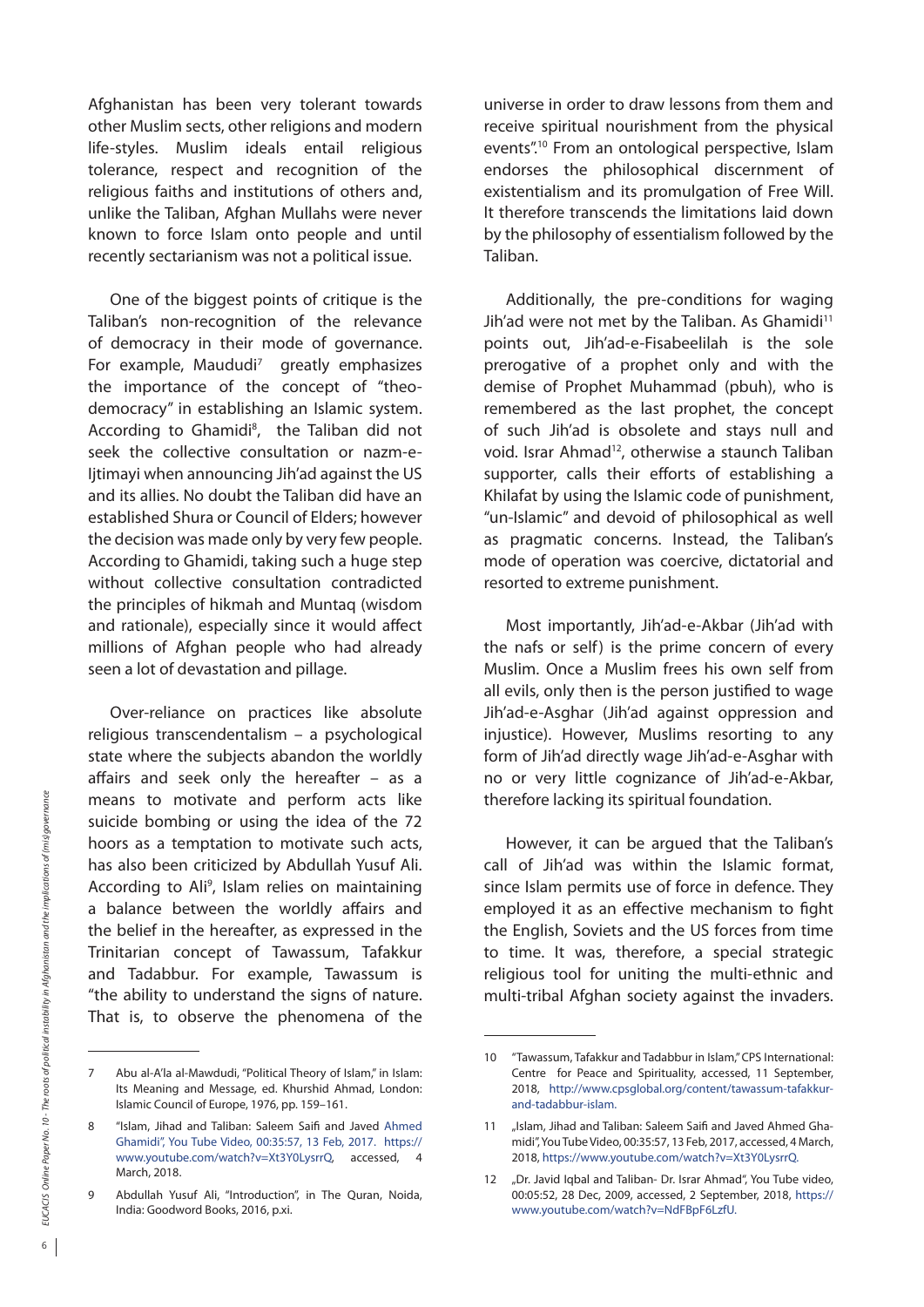The Jih'ad spirit enabled them to resist the various colonizing powers and to preserve their innate social, cultural, tribal and religious ethos.13 Those who followed their call of Jih'ad, often termed as the Jih'ad-e-Asghar by Islamic scholars, did so by choice rather than due to force or compulsion. Despite this, some scholars do condemn the Taliban for daring to challenge the US, which is a military super power after all, as it led to the country's massive devastation.14

Contrary to most opinions, I argue that the Taliban's rule hasn't merely been an epitome of political misappropriation and misgovernance. The Taliban government combined some aspects of 'good-governance' with 'badgovernance'. Their emergence was preceded by civil war, which was characterised by a gross display of absolute factionalism, to the extent that some experts were worried about the disintegration of the country. Strategically speaking, the Taliban in a way simplified the equation when it comes to fighting anti-state elements. During the Civil War, there were too many actors impeding or endangering the statehood of the country. However, with the emergence of Taliban after having eliminated all other warlords and the varied factions competing for power, there was only one antistate element left, the Taliban itself. From the perspective of retaining or consolidating the statehood, it might be seen as less difficult to fight one anti-state element than many.

Moreover, despite the major short-comings of their rule, the Taliban adopted several measures to restore peace and order in the country. They sought to end factionalism and guarantee a system they perceived as just, transparent and egalitarian. For example, their efforts of eradicating corruption as a major obstacle to the institutional functioning can be named here. Basic human and fundamental rights were respected and the men, women and children were secured. The cities, towns and the countryside became stable after a long spell of chaos, disorder and displacement, plundering, killing and kidnapping following the Civil War. Roads and highways were rendered safe for trade, traffic and commerce. Justice was expedited and delivered without any bribe. Girls were allowed schooling at Maktab and boys both at the Maktab and Madrassa levels in Afghanistan. Ethical and moral values were placed at the centre of the Islamic society.15

The Taliban absolutely despised the values of modernity, democracy and secularism because they saw them as the ideological enemies of an ethical and moral-based Islamic society in Afghanistan. However, some of their decisions, such as banning sports and music cannot be explained by Islamic principles. The tradition and culture of both Islam and Afghanistan demand physically and mentally fit people, and sports are the best means to attain this.<sup>16</sup> Music is also not un-Islamic, considering its precedence on duff. In summary, it can be said that the Taliban continuously failed to comply with the basics of Islam, yet they managed to somewhat stabilize the country in the aftermath of the Civil War.17

# **The Bonn Agreement and post-war reconstruction**

The Bonn Agreement from 2001 was a political initiative aiming at a multidimensional approach towards the modernization and institutionalization in Afghanistan. Institutionalization technically meant the emanation, persuasion and consolidation of institutions that govern the country across the political, economic and social realms.

<sup>13</sup> Neomatullah Nojumi, "Islam", in The rise of the Taliban in Afghanistan: Mass mobilization, civil war, and the future of the region, New York: Palgrave, 2009, p.3.

<sup>14</sup> Tim Bird & Alex Marshall, "The Great Enigma," in Afghanistan: How the West Lost Its Way, New Haven Connecticut: Yale University Press, 2011, p.11.

<sup>15</sup> Mushtaq A Kaw, "A failed US Peace Building Project in Afghanistan: Exploring Cause-Effect Relationship," Strategic Analysis, 40(4), 2016: 271-290. DOI: 10.1080/09700161.2016.1184788.

<sup>16</sup> Neomatullah Nojumi, 2009, pp.3-4.

<sup>17</sup> Abu Bakr al-Jassas al-Razi, "Dar Al-Fikr Al-Beirutiyya", in Ahkam al-Quran, Vol.1, Lahore, 1989, P 100, accessed, 11 January, 2018, http://kitabosunnat.com.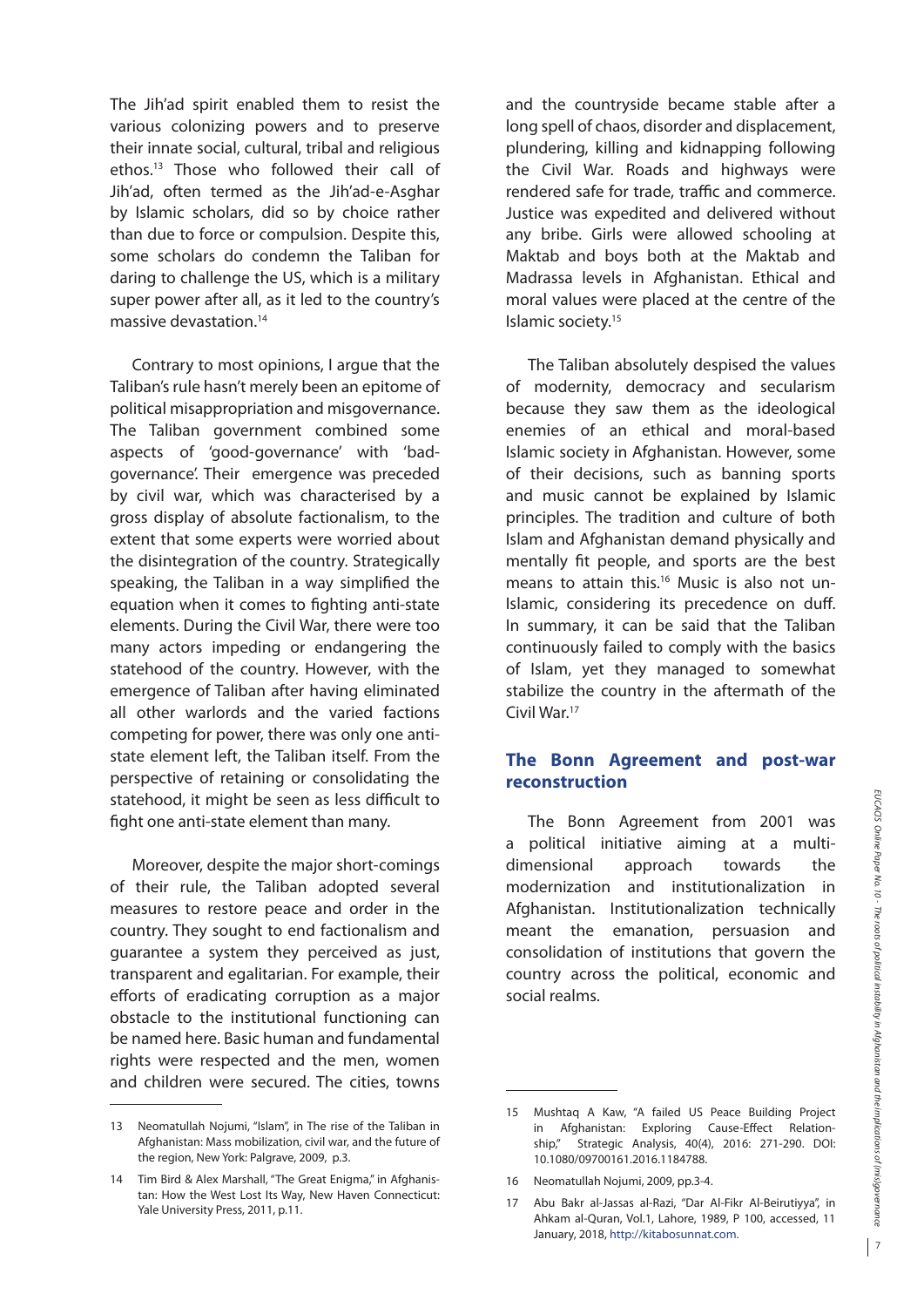The agreement established a roadmap based on a gradual and evolutionary implementation of different domains of good governance. The agreement was forged by Afghan and international delegates during a conference from 27 November to 5 December 2001 in Bonn, Germany. Certain interim structures, per se, the traditional Loya Jirga (Grand Council), were created under it to form and frame an interim government and national constitution, leading ultimately to the establishment of a democratic and formal Afghan government. The entire process was suggested to be accomplished within 2 years and the step-by-step schedule gave room for any ethnic representation that felt to have been neglected, to address their representative grievances, till the interim government would be dissolved for major elections.

However, it can be argued that the Bonn Agreement was problematic in many ways. Apart from the fault lines that it cut across the very fundamental subtleties and idiosyncrasies specific to the country, it also gave too much primacy to state building and trivialized nation building. Given the country's complex intricacies like its ethnic divisions and even more so the longstanding sub-ethnic polarization mentioned earlier, which were already threatening nationalistic sentiments, nation building too needed a formidable impetus. Yet instead, the agreement fuelled the sub-nationalistic sentiments even more.

The biggest drawback of the Bonn Agreement pointed out by many was the non-inclusion of the Taliban. Perhaps, the delegates erroneously assumed that the Taliban were no longer relevant after their dismemberment from power in 2001 by the US military forces, and that most of the Talibs were either dead or marginalized beyond any scope of regrouping/resurgence. Instead, the Taliban's exclusion came at a time when over 90% of the country had still been ruled by the Taliban only days ago. Even more poignantly: At the time when the conference was taking place in Bonn, Germany, the de facto capital of the country, Kandahar, was still under the control of the Taliban. Consequently, Lakhidar

Brahimi, former UN Special Envoy on Afghanistan and one of the main observers and participants in the Bonn Agreement conference, called the non-inclusion of the Taliban "the Original Sin".18

Besides this, the agreement was characterised by extreme ethnic misappropriation and subethnic misrepresentation. The agreement addressed four major representations: the "Northern alliance" (non-Pashtuns), the "Rome group" (followers of King Zahir Shah, representative of Pashtuns), the "Peshawar group" (led by Pir Sayed Ahmad Gailani, leader of Mahz-i-Milli Islmai'ye Afghanistan) and the so-called "Cyprus group" (led by Huamyoun Jareer, son in law of Gulbuddin Hekmatayr). However, Afghanistan comprises of almost 20 ethnicities<sup>19</sup>, but not even the eight major ethnic representations were present at the conference. On top of that, the Rome group represented only the elitist Durrani sub-ethnic Pashtuns while the less privileged Ghilzai sub-ethnic Pashtun group was ignored, mainly due to the fact that the Taliban are predominantly of Ghilzai ethnicity, including Mullah Umar.

Out of the twenty-nine ministries established in the interim government, sixteen portfolios including that of defence, home and foreign affairs were allowed to be held by the Northern Alliance, predominantly the Tajiks. In a way, the Tajiks were allowed to dominate the political spectrum of Afghanistan. Tajiks represent merely 27 % of the total population while Pashtuns represent around 40%. It would therefore have been fair if the Pashtuns got more portfolios than the Tajiks, yet this was not the case. Therefore, the modality of the Bonn Agreement and its institutional implementation led to an asymmetric distribution of power and allowed for one ethnic group, the Tajiks, to dominate the political system.

<sup>18</sup> Ahmed Rashid, Descent into Chaos: The United States and the Failure of Nation Building in Pakistan, Afghanistan and central Asia, 2008, cited in Scott Seward Smith, "The Bonn Agreement," Afghanistan's troubled Transition: Politics, peace Keeping and the 2004 Presidential Elections, Boulder: Lynne Rienner Publishers, 2011, p. 20.

<sup>19</sup> "Afghanistan: Ethnic Diversity and Dissidence," National Foreign Assessment Center, May 1, 1979, accessed, 3 February, 2018, https://www.cia.gov/library/readingroom/docs/ DOC\_0000515454.pdf.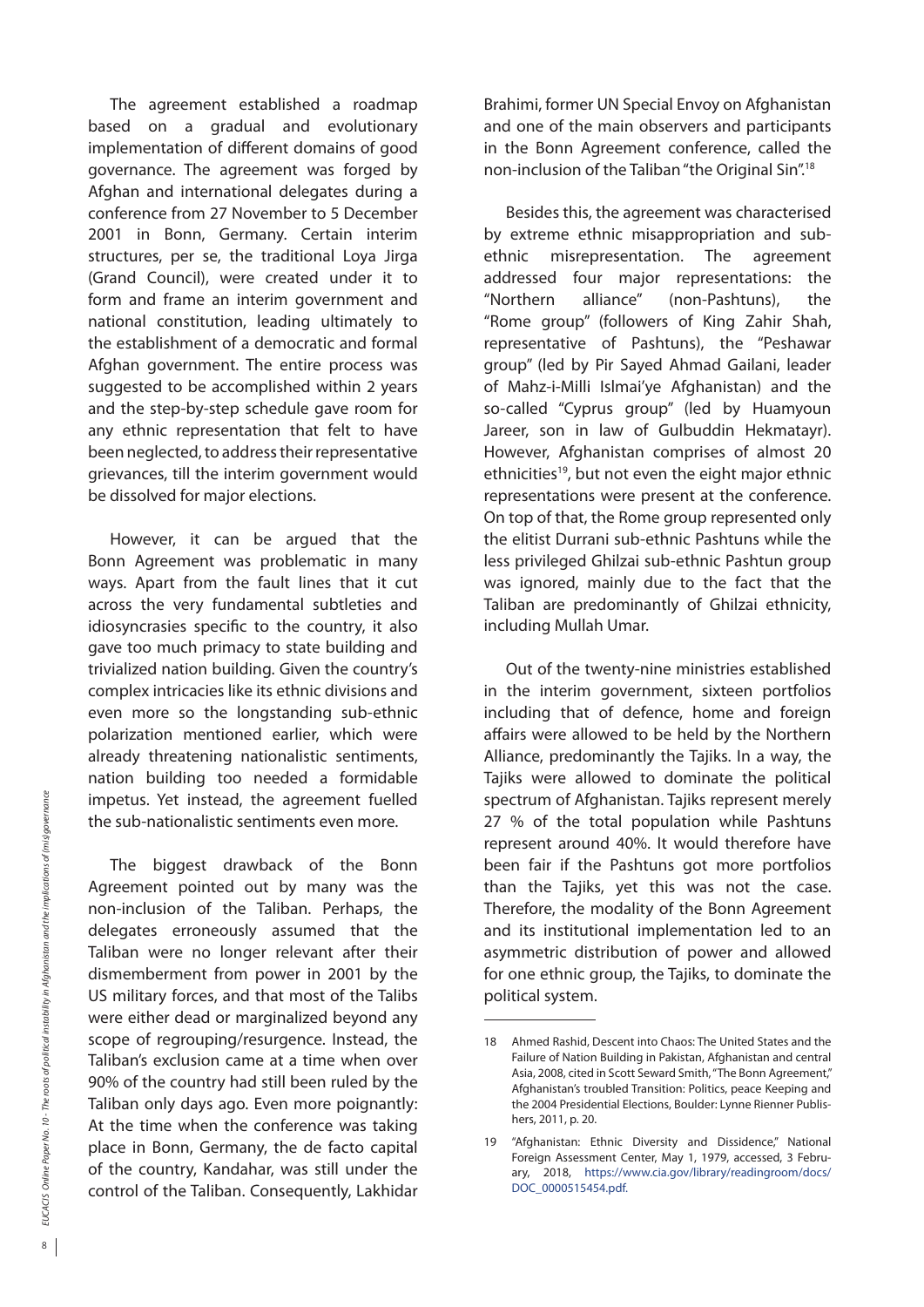Furthermore, the Bonn Agreement did not entail any safety measures to prevent the return of warlords and criminal networks to power across the political spectrum of Afghanistan. Warlords and drug cartels were two of the major obstacles to peace and security inAfghanistan. Yet, the Bonn Agreement did nothing to eliminate these criminal cartels and punish their leaders. Instead it allowed for them to re-enter the domain of mainstream politics. Since, such warlords and criminal cartels had gone into hiding under the Taliban's five-year regime (1996-2001), the delegates had no balanced vision of the real situation. They limited themselves to the creation of a representative government and ignored the problems of the suffering population containing of displaced refugees, unemployed people, widows and half-widows<sup>20</sup>. They also failed to address the question of a sustainable development of the country, which are central aspects of 'good' governance.

The interim government of President Hamid Karzai as a follow-up to the Bonn Agreement was a disappointment in terms of governance. He subjected everything to security and failed to address important issues such as the rule of law, maintaining order, ensuring justice, safeguarding human rights, and working towards the homogenization and centralization of power in sociological, historical and political terms. The Bonn Agreement was thus rather 'a means than an end' of the Afghan conflict.

# **The 'misgoverned' Afghan state post-2001**

The conditions that are present in Afghanistan today resonate with what Kaufmann and Kraay call a 'misgoverned' state, due to its virtually defunct administrative, legislative and executive institutions; despite the many billions of US dollars spent for their restoration. The foreign intervention no doubt restored the defunct institutions to some extent and made available a lot of developmental aid; however, it lacked coordination and was primarily centred around security–with lesser impetus on the Afghan governance. Ironically, most of the decisions about the fate and providence of the country were taken outside the country with little or no cognizance of the indigenous traditional and cultural intricacies. The lack of understanding on part of the foreign intervention forces either directly led to political and institutional mal-functioning of various sorts, or indirectly incriminated or aggravated the existing governmental inefficiency. The coalition partners, the local ruling elite, insurgents and warlords, as well as tribal chiefs, the drug mafia, and other vested interests have further undermined Afghan governance across different domains.

Sarah Chayes has highlighted the miscalculation by the Western democracy promoters at two major fronts: First, their lack of experience with and expertise of the complex local dynamics. Second, their choice of Afghan partners with whom they sought cooperation, and who were often perceived by other Afghan groups as either self-promoting political activists or as those who would speak with a "Western mouth."<sup>21</sup> Kaw's critique of the modus operandi of the West regarding democracy promotion follows a similar vein. Kaw<sup>22</sup> argues that democracy was superimposed on Afghanistan from above without being tested first in a phase of relative peace and political stability, but suprisisngly it was implemented during the times of insecurity and political abnormality. This argument has been supported by

<sup>20</sup> Half Widow is a consructed term which means a married woman who has no whereabouts about her husband and who is not sure whether her husband is dead or alive.

<sup>21</sup> Sarah Chayes, "Hearing the people's Complaints: Kandahar to Kabul; 2001-2009," in Thieves of State: Why Corruption threatens Global Security, New York: W.W. Norton & Company: 2016, Chap.3, accessed, 12 June, 2018, https://books. google.co.in/books?id=dlMCBAAAQBAJ&pg=PT3&source =gbs\_selected\_pages&cad=2#v=onepage&q&f=false.

<sup>22</sup> Mushtaq A Kaw, "A failed US Peace Building Project in Afghanistan: Exploring Cause-Effect Relationship," Strategic Analysis, 40(4), 2016: 271-290. DOI: 10.1080/09700161.2016.1184788.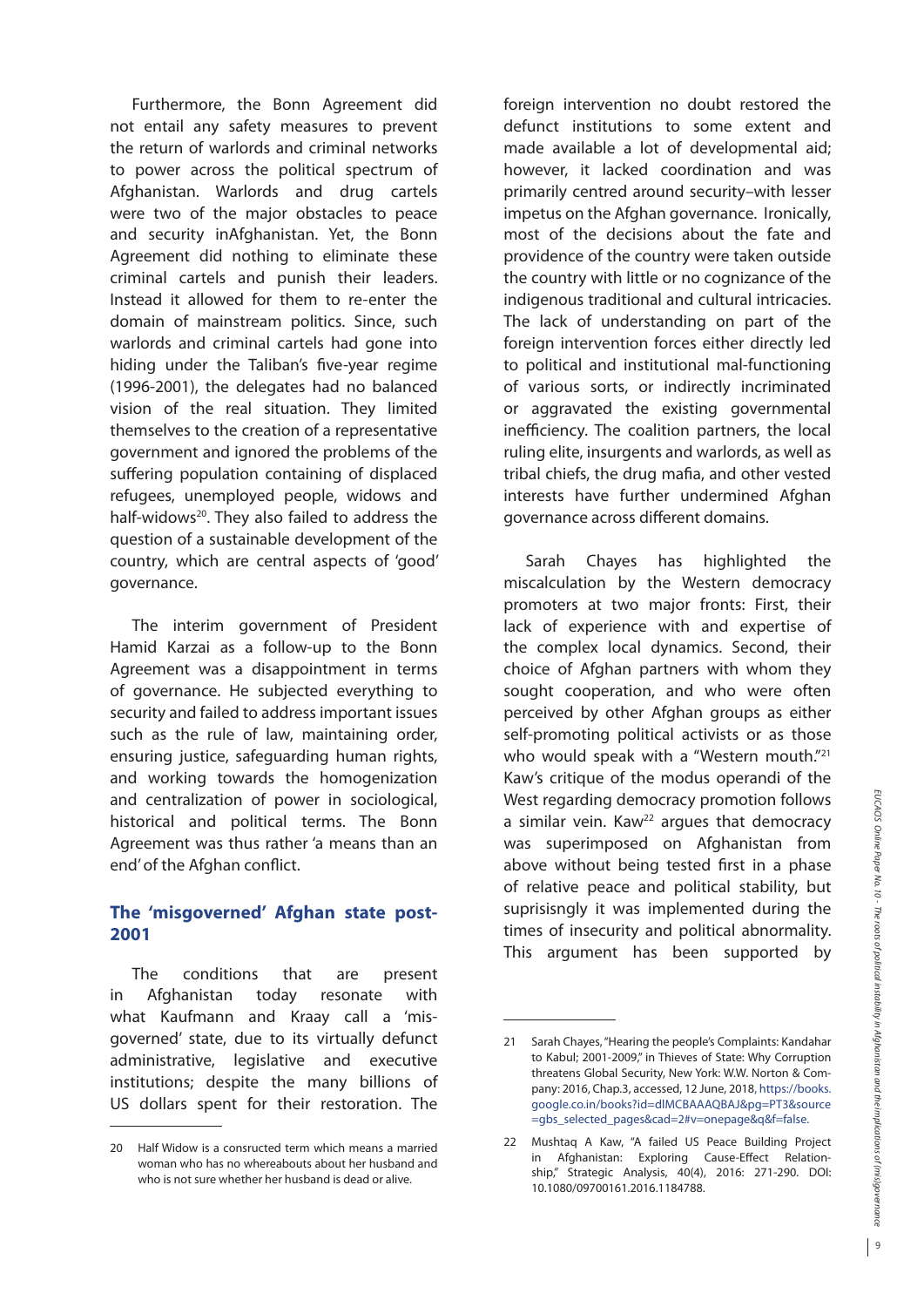Helen Clark<sup>23</sup> and Michael Doyle<sup>24</sup> who have both been quite critical of imposed democracy and who have endorsed a promotion of democracy through the will of the people and by establishing platforms based on allinclusive persuasion.

### **The current situation in Afghanistan**

To date, democratic institutions exist only for the name sake. A real democracy is hard to develop in the country, due to the manifold vested interests and the disinclination of the Taliban and the warlords towards it. The Taliban consider democracy as 'un-Islamic' and the warlords see it as a strategy to dispossess them of their hereditary rights on taxes from land, trade and transit. Democracy is believed to be an unnatural idea for a society dominated by warlords and tribal heads. Despite the different efforts towards 'Sovietization', 'Modernization' and 'Democratization' that have been made by different players in the recent history of the country, Afghan people remain attached to the Loya Jirga and the traditional institutions of religion, law, justice and education. Islam is still a driving force to guide the family norms and convert the multi-ethnic population of Afghanistan into one religious whole.

Albeit Afghanistan ratified the United Nations Convention against Corruption (UNCAC) in 2008 bribery, embezzlement and misappropriation of funds, abuse of power, and nepotism continue to strive in the country and amongst government officials. Corruption stalls the government since government jobs are mutually shared by Ghani and Abdullah on the basis of party affiliations or bribes and tips.25 Justice is delayed as the judges, lawyers, court officials and police also fall within the

corruption nexus. The Taliban tenure saw a radical decline in corruption and bribery, which was actually one of the positives of the contradictory regime. However, during the tenure of the mainstream government dominated by Hamid Karzai, corruption has skyrocketed. According to Transparency International, Afghanistan ranked on place 172 among the 7 most corrupt countries on the Global Corruption list for the year 2018, and corruption is now considered by the majority of the people to be the most impeding factor in the way of development and security.

The State is in place but it remains invisible for the delivery of public services and for enforcing the rule of law. Centralized state control is visible in Kabul and in other major cities. But the Taliban continue to rule the areas under their control, which is now more than 50% of Afghan territory. Thus, the country's security is fragile and the state is powerless. The Afghan security forces are failing to defeat the insurgents despite the US backing. The Taliban have reoccupied more than half of the territory they had lost in 2001, allegedly with covert Russian, Iranian and Pakistani support. The "ISIS Khurasan" has become a new powerful faction challenging the Afghan security forces who fail to put a stop to their violence. To date there are gruesome killings of officials, security personnel and Shiites on sectarian grounds. Additionally, the Taliban and IS now also clash for regional leadership. The state is failing to defeat either of the two and the security situation in the country is worsening every day.

Economic development is one of the major determinants of 'good governance'. Today, the Afghan economy is shattered and the country does not have any sustainable sources of income and continues to look to the international community for aid and assistance. The thriving narcotics-culture has triggered a parallel economy. The associated mafia is unbridled. All sections of the society, including politicians, insurgents, the police, farmers and many more are involved in its production, processing and trade from within and outside of Afghanistan. Insurgents thrive on the taxes levied on its production and trade. On the other hand, trade, tourism and business are at a standstill. Money circulation has reduced after the most of the US

<sup>23</sup> Helen Clark, "Democracy cannot be Exported or Imported," Huffington Post, 15 November, 2011, accessed 10 May, 2018, https://www.huffingtonpost.com/helen-clark/ democracy-cannot-be-expor\_b\_963445.html.

<sup>24</sup> Michael W Doyle, "Promoting Democracy is not imposing Democracy," Huffington Post, 22 February, 2011, accessed, 11 May, 2018, https://www.huffingtonpost.com/michaeldoyle/promoting-democracy-is-no\_b\_826574.html.

<sup>25</sup> Simon Chesterman, Michael Ignatieff, Ramesh Thakur, "Introduction", In Making states work: State failure and the crisis of governance, (eds.) Simon Chesterman, Michael Ignatieff and Ramesh Thakur, New York: United Nations University Press, 2005, p.3.